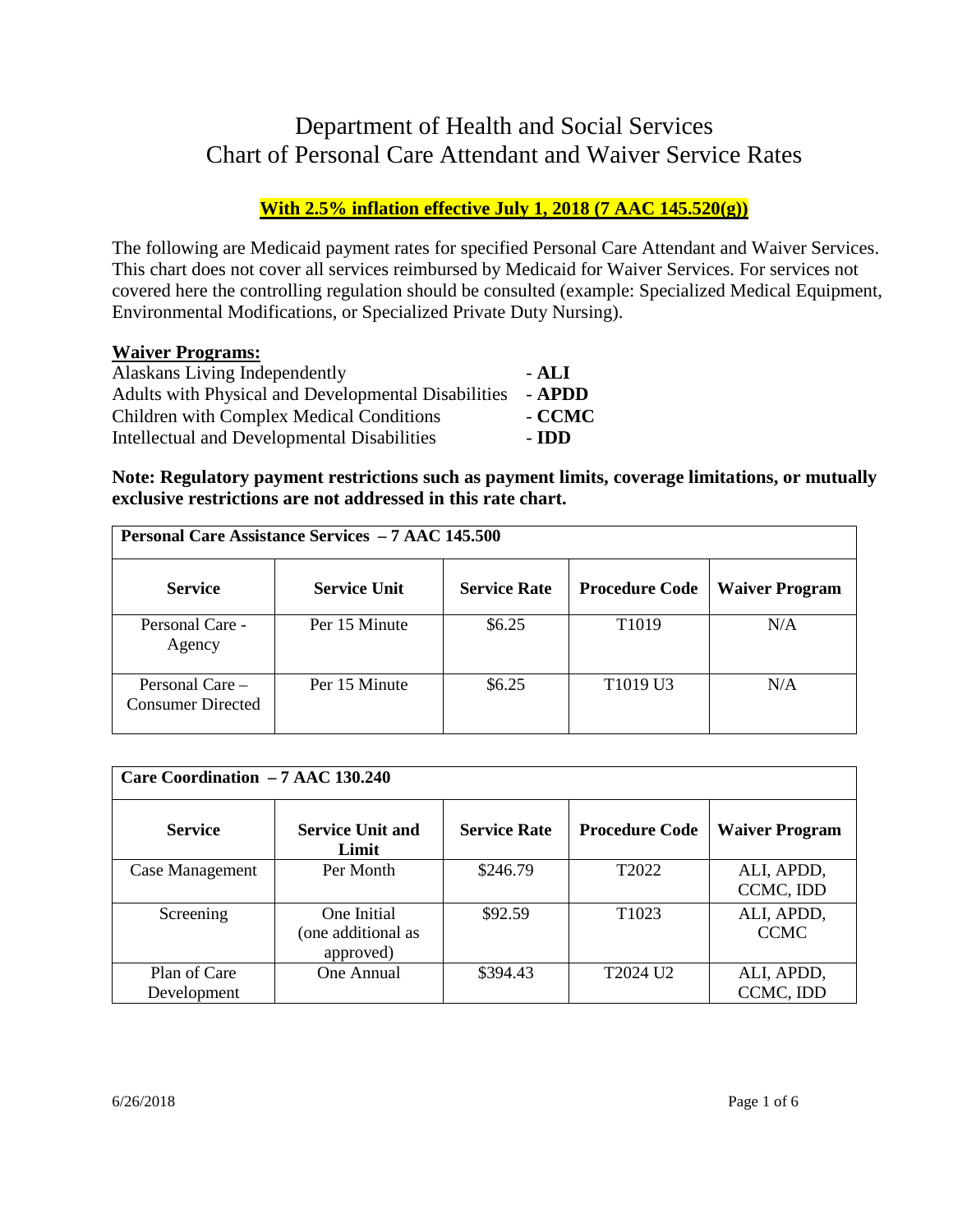| Nursing Oversight and Care Management – 7 AAC 130.235 |                                                                                            |                     |                       |                       |
|-------------------------------------------------------|--------------------------------------------------------------------------------------------|---------------------|-----------------------|-----------------------|
| <b>Service</b>                                        | <b>Service Unit</b>                                                                        | <b>Service Rate</b> | <b>Procedure Code</b> | <b>Waiver Program</b> |
| Oversight and Care<br>Management                      | Per $15$ minute $-$<br>local (service<br>within 200 miles<br>of provider)                  | \$22.94             | T <sub>1016</sub> CG  | CCMC, IDD             |
| Oversight and Care<br>Management                      | Per $15$ minute $-$<br>non-local<br>(recipient greater<br>than 200 miles<br>from provider) | \$91.17             | <b>T1016 TN</b>       | CCMC, IDD             |

Note: Non-local (greater than 200 miles) means the provider must travel to the recipient in excess of 200 miles.

| Residential Supported Living (RSL) – 7 AAC 130.255 - Non-State Government owned and<br>operated provider |                     |                     |                       |                       |
|----------------------------------------------------------------------------------------------------------|---------------------|---------------------|-----------------------|-----------------------|
| <b>Service</b>                                                                                           | <b>Service Unit</b> | <b>Service Rate</b> | <b>Procedure Code</b> | <b>Waiver Program</b> |
| RSL - 5 or fewer beds<br>per EIN*                                                                        | Per day             | \$148.08            | <b>T2031 UR</b>       | ALI, APDD             |
| RSL - 6 to 16 beds per<br>$EIN^*$                                                                        | Per day             | \$152.45            | T2031 US              | ALI, APDD             |
| RSL - 17 or more beds<br>per EIN*                                                                        | Per day             | \$162.70            | T <sub>2031</sub>     | ALI, APDD             |
| <b>RSL</b><br>Acuity Add-on **                                                                           | Per day             | \$359.58            | T2031 TG              | ALI, APDD             |

\*EIN is the providers Employer Identification as issued by the Internal Revenue Service. The providers residential assisted living beds must be added to determine their total.

**\*\*** Per 7 AAC 130.267 requires the recipient receive dedicated 1 to 1 staffing care 24 hours per day.

| Residential Supported Living (RSL) – 7 AAC 130.255 - State Government owned and operated<br>provider |                     |                     |                       |                       |
|------------------------------------------------------------------------------------------------------|---------------------|---------------------|-----------------------|-----------------------|
| <b>Service</b>                                                                                       | <b>Service Unit</b> | <b>Service Rate</b> | <b>Procedure Code</b> | <b>Waiver Program</b> |
| <b>RSL</b>                                                                                           | Per day             | \$162.70            | T2031 CG              | ALI, APDD             |
| <b>RSL</b><br>Acuity Add-on **                                                                       | Per day             | \$359.58            | T2031 TG              | ALI, APDD             |

**\*\*** Per 7 AAC 130.267 requires the recipient receive dedicated 1 to 1 staffing care 24 hours per day.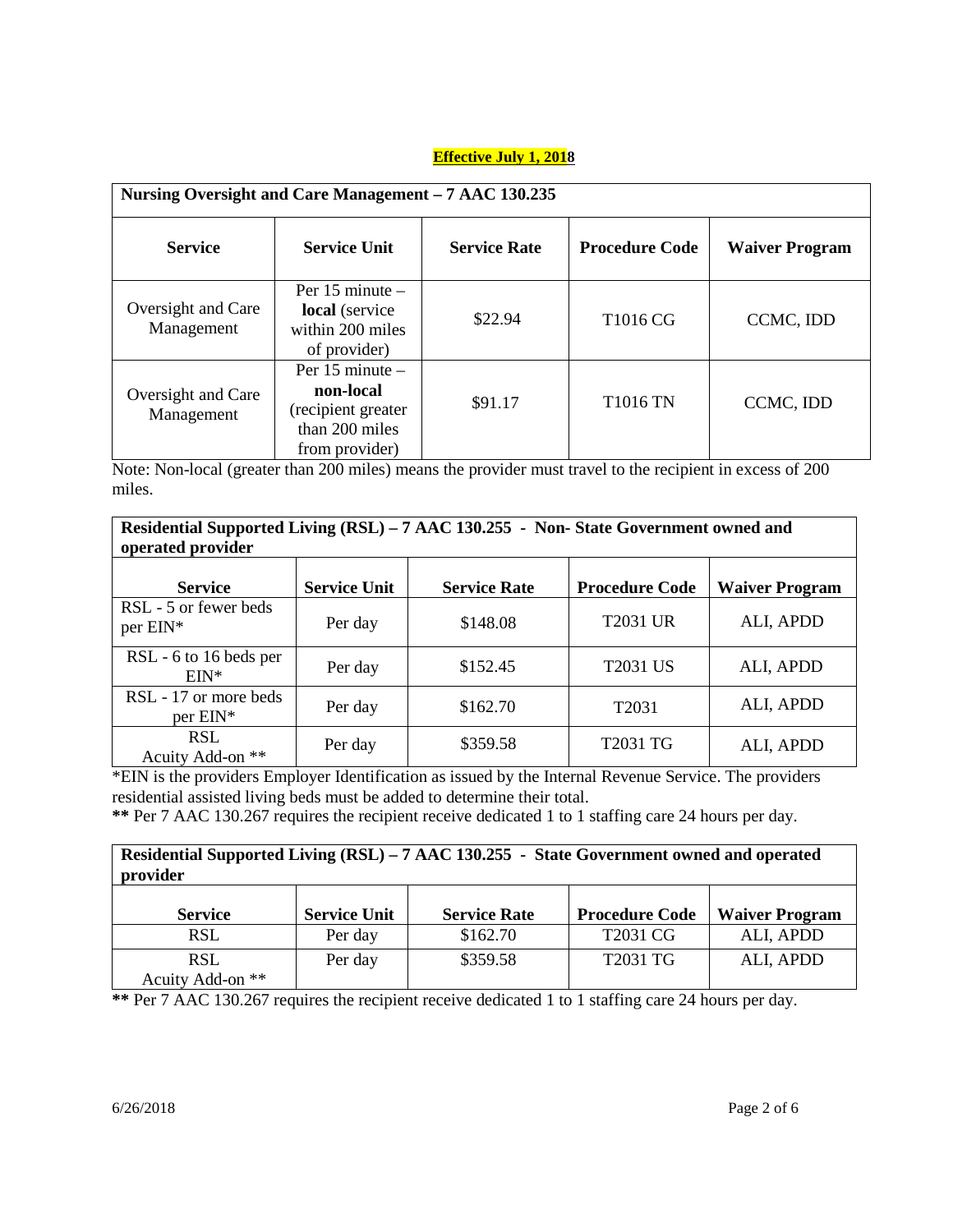| Residential Habilitation - 7 AAC 130.265               |                            |                     |                       |                                       |
|--------------------------------------------------------|----------------------------|---------------------|-----------------------|---------------------------------------|
| <b>Service</b>                                         | <b>Service Unit</b>        | <b>Service Rate</b> | <b>Procedure Code</b> | <b>Waiver Program</b>                 |
|                                                        |                            |                     |                       |                                       |
| <b>Family Home</b><br>Habilitation - Adult             | Per Diem                   | \$122.93            | S5140                 | APDD, CMCC, IDD<br>Must be 18         |
| <b>Family Home</b><br>Habilitation - Child             | Per Diem                   | \$153.76            | S5145                 | CCMC, IDD                             |
| Group Home<br>Habilitation                             | Per Diem                   | \$324.78            | T <sub>2016</sub>     | APDD, CMCC, IDD<br>Must be 18 or over |
| Group Home<br><b>Habilitation Acuity</b><br>$Add-on**$ | Per Diem                   | \$359.58            | T2016 TG              | APDD, CMCC, IDD<br>Must be 18 or over |
| <b>Supported Living</b><br>Habilitation                | Residential - 15<br>Minute | \$10.93             | T <sub>2017</sub>     | APDD, CMCC, IDD<br>Must be 18 or over |
| In-Home<br>Habilitation                                | In home $-15$<br>Minute    | \$10.93             | T2017 U4              | CCMC, IDD<br>Must be 17 or<br>Younger |

**\*\*** Per 7 AAC 130.267 requires the recipient receive dedicated 1 to 1 staffing care 24 hours per day.

| <b>Intensive Active Treatment – 7 AAC 130.275</b>      |                                                                                            |                     |                       |                       |
|--------------------------------------------------------|--------------------------------------------------------------------------------------------|---------------------|-----------------------|-----------------------|
| <b>Service</b>                                         | <b>Service Unit</b>                                                                        | <b>Service Rate</b> | <b>Procedure Code</b> | <b>Waiver Program</b> |
| Time limited<br>intervention,<br>treatment, or therapy | Per $15$ minute $-$<br>local (recipient<br>within 200 miles<br>of provider)                | \$22.94             | H <sub>2011</sub> CG  | APDD, CMCC, IDD       |
| Time limited<br>intervention,<br>treatment, or therapy | Per $15$ minute $-$<br>non-local<br>(recipient greater<br>than 200 miles<br>from provider) | \$45.89             | <b>H2011TN</b>        | APDD, CMCC, IDD       |

Note: Intensive Active Treatment does not include services for routine and on-going behavioral challenges or services related to administration of care though training of staff. Non-local (greater than 200 miles) means the provider must travel to the recipient in excess of 200 miles.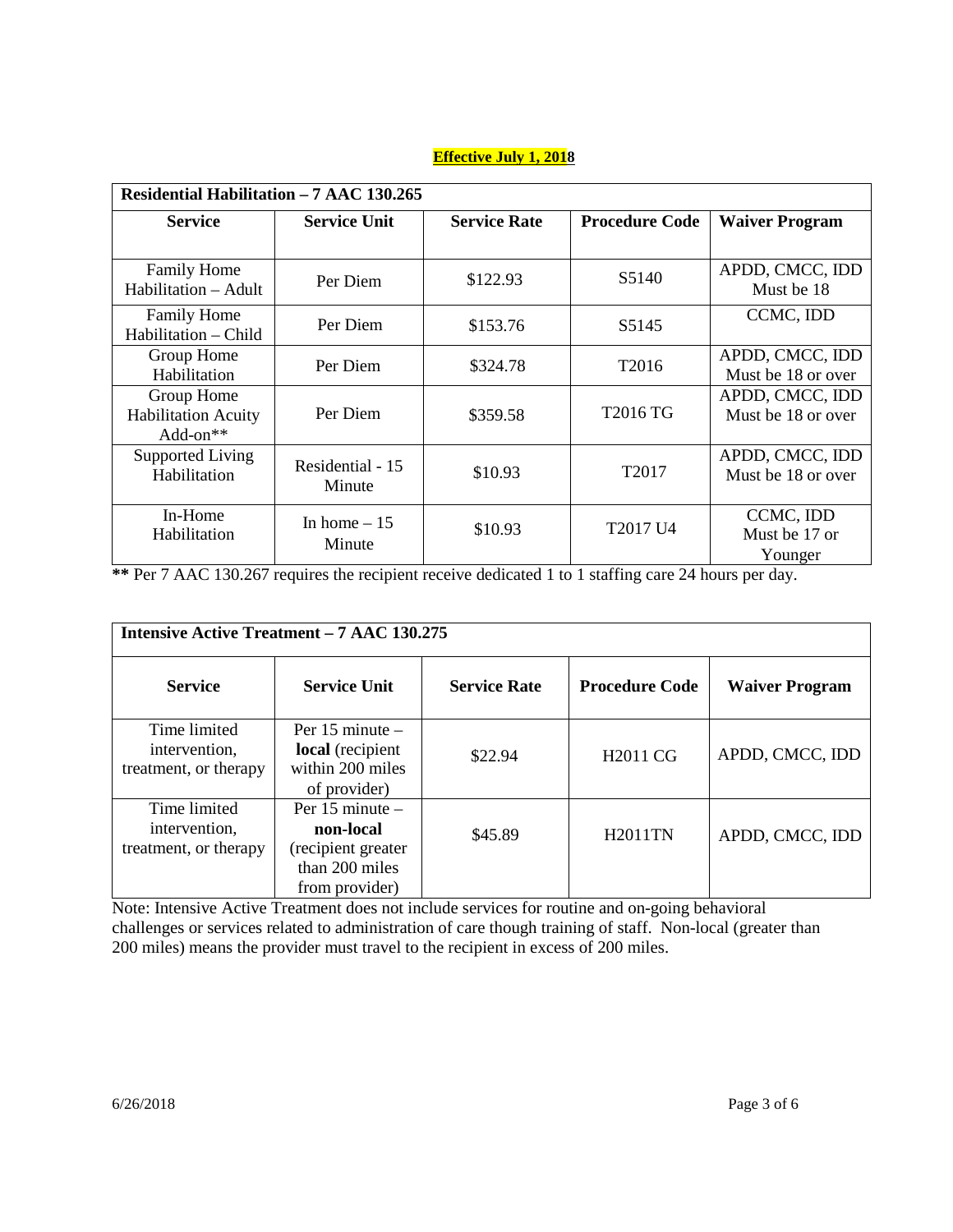| <b>Various</b>                                           |                                                  |                     |                       |                           |
|----------------------------------------------------------|--------------------------------------------------|---------------------|-----------------------|---------------------------|
| <b>Service</b>                                           | <b>Service Unit</b>                              | <b>Service Rate</b> | <b>Procedure Code</b> | <b>Waiver Program</b>     |
| Day Habilitation -<br>Individual<br>7 AAC 130.260        | 15 Minute                                        | \$10.98             | T2021                 | APDD, CMCC,<br><b>IDD</b> |
| Day Habilitation -<br>Group<br>7 AAC 130.260             | 15 Minute                                        | \$7.69              | T2021 HQ              | APDD, CMCC,<br><b>IDD</b> |
| Supported<br>Employment -<br>Individual<br>7 AAC 130.270 | 15 Minute                                        | \$12.42             | T2019                 | APDD, CMCC,<br><b>IDD</b> |
| Supported<br>Employment -<br>Group<br>7 AAC 130.270      | 15 Minute                                        | \$8.70              | T2019 HQ              | APDD, CMCC,<br><b>IDD</b> |
| Pre Employment -<br>Individual<br>7 AAC 130.270          | 15 Minute                                        | \$12.42             | T2019 CG              | APDD, CMCC,<br><b>IDD</b> |
| Pre Employment -<br>Group<br>7 AAC 130.270               | 15 Minute                                        | \$8.70              | T2019 TT              | APDD, CMCC,<br><b>IDD</b> |
| <b>Adult Day Service</b><br>7 AAC 130.250                | Per Half Day***                                  | \$86.21             | S5101                 | ALI, APDD                 |
| <b>Adult Day Service</b><br>7 AAC 130.250                | 15 Minute                                        | \$5.38              | S5100                 | ALI, APDD                 |
| Meals<br>7 AAC 130.295                                   | Home Delivered<br>Per Meal                       | \$22.31             | S5170                 | ALI, APDD,<br>CMCC, IDD   |
| <b>Congregate Meals</b><br>7 AAC 130.295                 | Per Meal                                         | \$21.68             | T2025                 | ALI, APDD,<br>CMCC, IDD   |
| Transportation<br>7 AAC 130.290                          | Per Trip -<br>Attendant or<br>Escort             | \$15.11             | <b>T2001 SE</b>       | ALI, APDD,<br>CMCC, IDD   |
| Transportation<br>7 AAC 130.290                          | Per Trip up to 20<br>miles - Recipient           | \$15.11             | T2003                 | ALI, APDD,<br>CMCC, IDD   |
| Transportation<br>7 AAC 130.290                          | Per Trip greater<br>than 20 miles -<br>Recipient | \$30.22             | <b>T2003 TN</b>       | ALI, APDD,<br>CMCC, IDD   |

\*\*\* Service period must be at least 1 hour with coverage up to 4 hours per day. This service unit is limited to one unit per day. Adult Day Services in excess of one Per Half Day unit must be covered using the 15 minute service units  $6/26/2018$ Page 4 of 6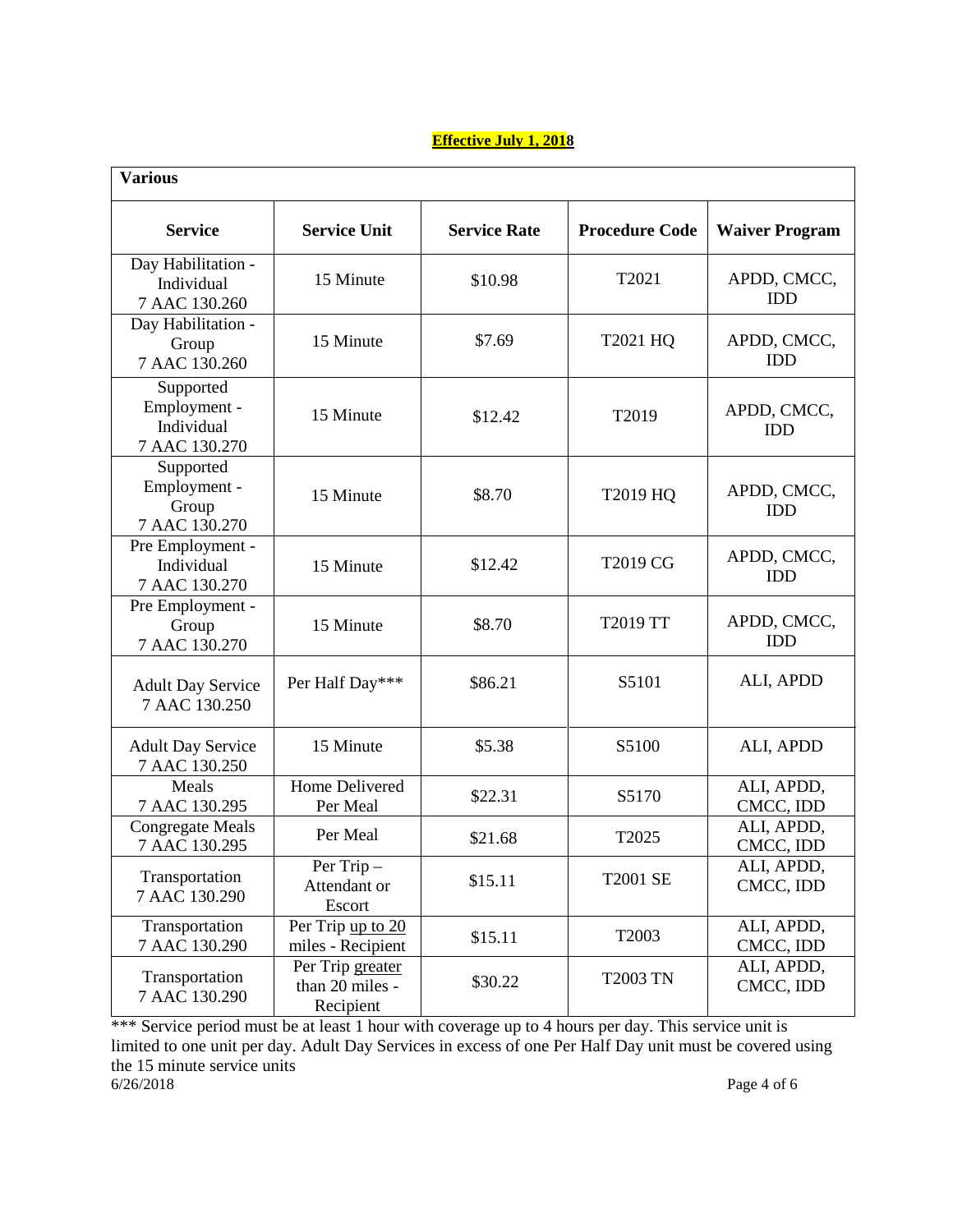| <b>Various – Continued</b>                           |                                                     |                      |                 |                                         |
|------------------------------------------------------|-----------------------------------------------------|----------------------|-----------------|-----------------------------------------|
| Transportation<br>7 AAC 130.290                      | Paratransit<br>provider Per Trip<br>- Recipient *** | \$30.22              | <b>T2003 CG</b> | ALI, APDD,<br>CMCC, IDD                 |
| Specialized private<br>duty nursing<br>7 AAC 130.285 | 15 minute<br><b>Registered Nurse</b>                | Per<br>7 AAC 145.250 | T1002 U2        | ALI, APDD, IDD<br>Must be 21 or<br>over |
| Specialized private<br>duty nursing<br>7 AAC 130.285 | 15 minute<br><b>LPN/LVN</b>                         | Per<br>7 AAC 145.250 | T1003 U2        | ALI, APDD, IDD<br>Must be 21 or<br>over |

\*\*\*\* Par transit providers defined under 49 CFR 37 Subpart F.

| Respite (unskilled) $-7$ AAC 130.280 |                     |                     |                       |                         |
|--------------------------------------|---------------------|---------------------|-----------------------|-------------------------|
| <b>Service</b>                       | <b>Service Unit</b> | <b>Service Rate</b> | <b>Procedure Code</b> | <b>Waiver Program</b>   |
| Respite                              | Per 15 Minute       | \$6.42              | S <sub>5</sub> 150    | ALI, APDD,<br>CCMC, IDD |
| Respite – Family<br>Directed         | Per 15 Minute       | \$4.33              | S5150 U <sub>2</sub>  | CCMC, IDD               |
| Respite                              | Per Day             | \$307.27            | S <sub>5</sub> 151    | ALI, APDD,<br>CCMC, IDD |
| Respite – Family<br>Directed         | Per Day             | \$207.75            | S5151 U <sub>2</sub>  | CCMC, IDD               |

**Service rates on this chart will be adjusted to reflect regional differences in the cost of doing business based on the regional in which the provider is located. These regional factors are based upon the designated planning regions described in Table I-1 of the** *Alaska Geographic Differential Study***, Dated April 30, 2009. Rate adjustments are as follows:** 

| Anchorage Region<br>$\bullet$                   | no adj. | 1.00 |             |
|-------------------------------------------------|---------|------|-------------|
| <b>Fairbanks</b><br>٠                           | 3%      | 1.03 |             |
| Parks/Elliott/Steese Highways<br>$\bullet$      | No adj. | 1.00 |             |
| Glennallen Region<br>$\bullet$                  | N/A     | 1.00 |             |
| Delta Junction/Tok Region<br>$\bullet$          | 4%      | 1.04 |             |
| Roadless Interior<br>$\bullet$                  | 31%     | 1.31 |             |
| Mat-Su                                          | N/A     | 1.00 |             |
| Kenai Peninsula<br>$\bullet$                    | 1%      | 1.01 |             |
| Prince William Sound                            | 8%      | 1.08 |             |
| Kodiak<br>$\bullet$                             | 12%     | 1.12 |             |
| Arctic Region<br>٠                              | 48%     | 1.48 |             |
| Bethel/Dillingham<br>٠                          | 49%     | 1.49 |             |
| <b>Aleutian Region</b><br>٠                     | 50%     | 1.50 |             |
| <b>Southwest Small Communities</b><br>$\bullet$ | 44%     | 1.44 |             |
| 6/26/2018                                       |         |      | Page 5 of 6 |